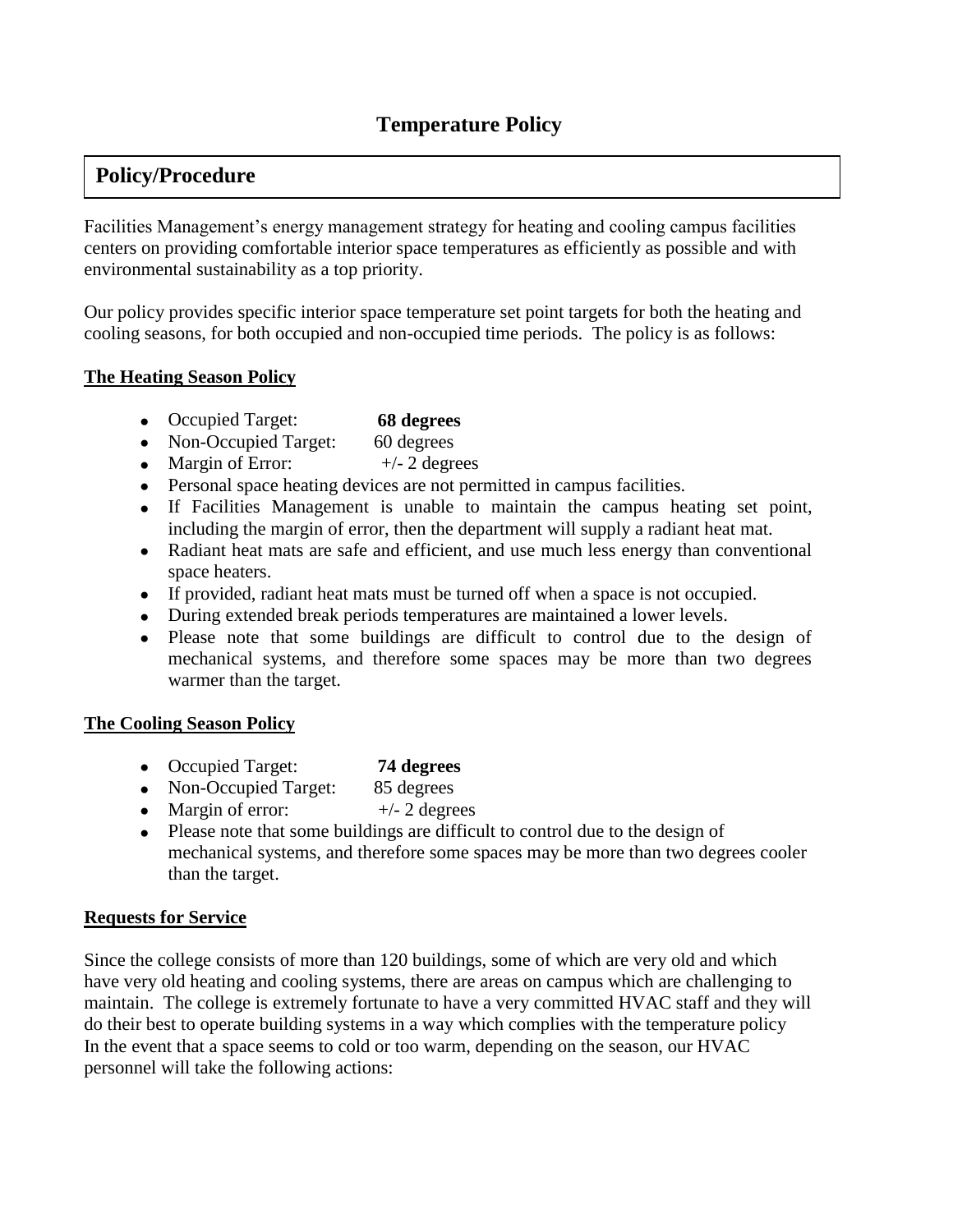- They will measure the temperature within the room in question using digital thermometers that provide immediate air-temperature read-outs.
- If the temperature is within the range proscribed by the policy, they will take no action related to altering the mechanical systems in the space or building. They may still seek ways to provide greater comfort, related to drafts, etc.
- If the temperature does not comply with the policy, they will make every effort to correct the problem.
- If corrections are unable to be made in a satisfactory time period  $-$  a radiant heat mat will be provided.

### **The Importance of Set Points**

Providing heating and cooling to the campus requires significant annual funding allocations and generates significant carbon emissions. Since Dickinson is committed to financial and environmental sustainability, it is crucial that we have sound energy management strategy. Part of this strategy involves space temperatures. When heating and cooling spaces, even small shifts in temperature represent significant amounts of energy consumption and carbon pollution. For example, by tweaking space temperature set point targets by only two degrees, the college will reduce its carbon footprint by more than 50 tons – every year! Consequently, it is important to establish comfortable space temperature targets, but to also keep sustainability in mind.

#### **The Importance of Schedule**

Schedule plays a very important role in sustainable heating and cooling operations. In the simplest terms, maintaining 'occupied' heating and cooling levels in spaces that are devoid of people does not make good financial or environmental sense. This is akin to turning off the lights when you leave a room. This aspect of the college's overall energy management strategy is extremely important, since the result of successfully managing temperatures when spaces are not in use has tremendously positive effects on our energy consumption profile.

#### **The Importance of Insulation**

In both the heating and cooling seasons, energy is wasted and space temperatures are negatively affected by poor insulation. Therefore, it is important to keep windows closed tightly during the heating and cooling season, including storm windows (where they exist). Even the most efficient heating and cooling systems will not perform well if building occupants are not mindful of closing windows and doors.

#### **The Shoulder Season**

In the spring and fall, outdoor temperatures can change rapidly from hot to cold – even within the confines of a single day. At Facilities Management, we refer to this as the 'shoulder season', and it represents a very challenging time of year in terms of maintaining comfortable interior space temperatures. The mechanical systems in most of our campus facilities are not able to react to rapid changes from heating to cooling (and vice versa). Therefore, we attempt to use the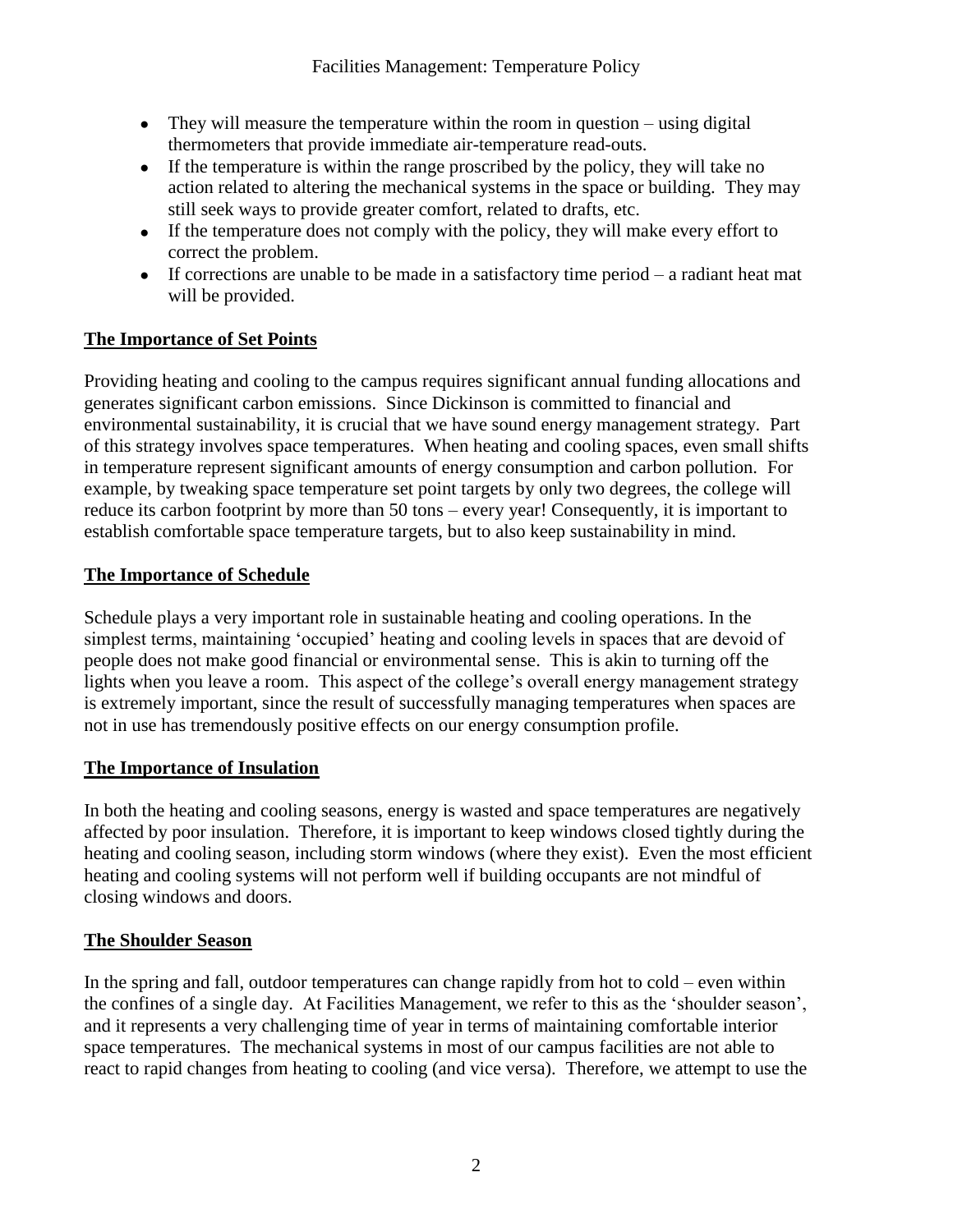outside temperature to our advantage, as much as possible, and to provide limited heating and cooling to buildings during these time periods.

One shoulder season is in October and November, when it is generally to cool outside to air condition spaces, but too warm to heat spaces. As soon as the outdoor temperatures are forecasted to become consistently cold enough to necessitate heating, the buildings are switched from cooling mode to heating mode.

The other shoulder season is in April and May, when it is generally to warm outside to heat spaces, but too cool to air condition spaces. As soon as the outdoor temperatures are forecasted to become consistently warm enough to necessitate air conditioning, the buildings are switched from heating mode to cooling mode.

Since the weather is fickle, and varies from year to year, we ask for the cooperation of the campus community during the shoulder seasons. There is not an exact schedule for making the change from cooling to heating – and vice versa – but we do our best to keep everyone as comfortable as possible.

#### **Tips for dealing with the Shoulder Season**

- 1. Keep a sweater in your office and dress in layers when possible.
- 2. Close your windows tightly. This includes storm windows in places where they exist. If you open your window during a warm afternoon, please close it again prior to leaving. This will keep you comfortable and will reduce the college's consumption of energy and unnecessary emission of greenhouse gases.
- 3. Report doors and windows that are not closing tightly.

#### **Community Cooperation**

Facilities Management would like to thank the entire community for the cooperation received regarding these matters. Truly, it is the Dickinson College community's cooperation and understanding of these issues which will allow us to be successful in matching our words with our actions as we continue to excel in the arena of sustainability.

# **Related Information**

## **History/Revision Information**

#### **Responsible Office/Division:**

 $\overline{\phantom{a}}$